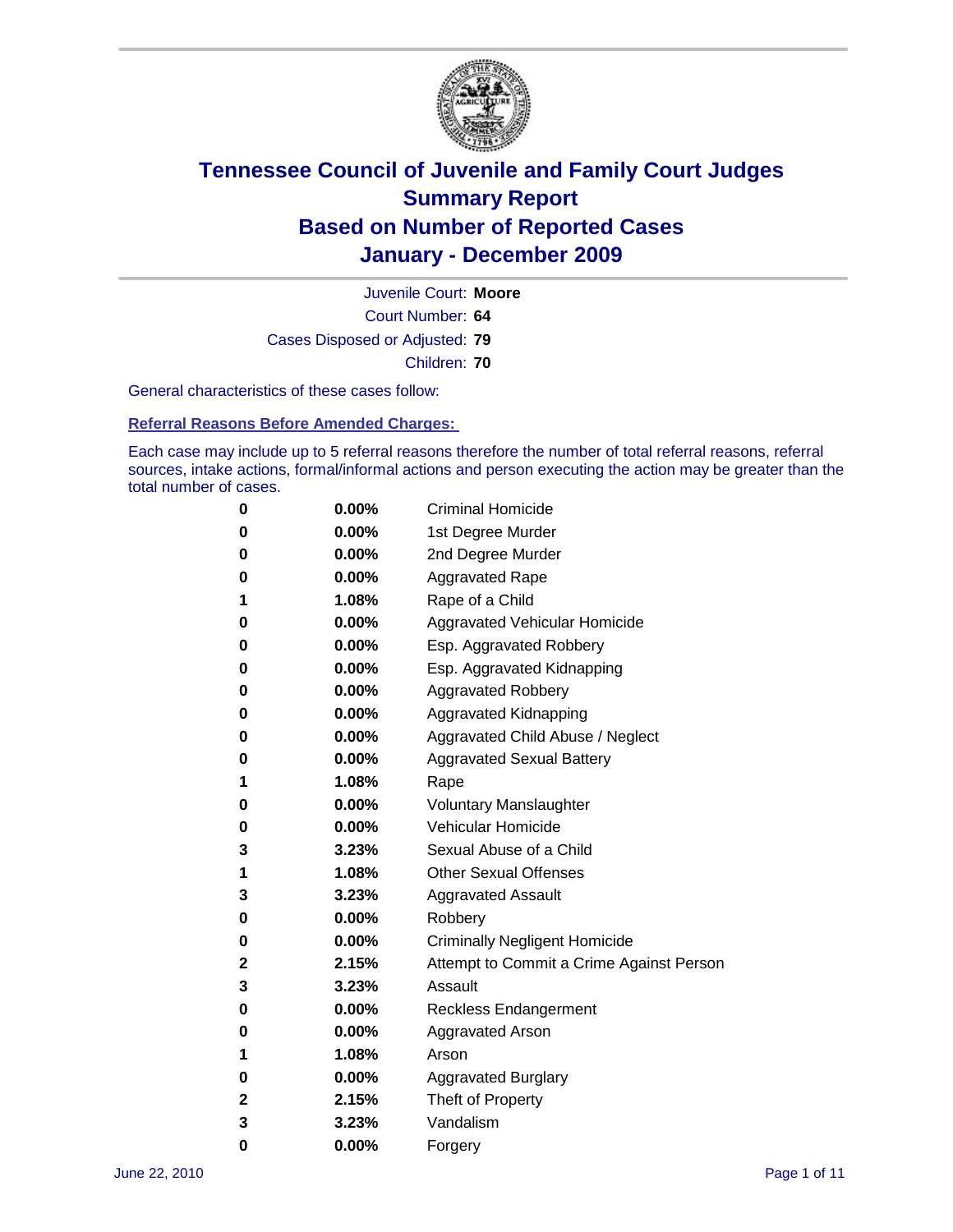

Court Number: **64** Juvenile Court: **Moore**

Cases Disposed or Adjusted: **79**

Children: **70**

#### **Referral Reasons Before Amended Charges:**

Each case may include up to 5 referral reasons therefore the number of total referral reasons, referral sources, intake actions, formal/informal actions and person executing the action may be greater than the total number of cases.

| 0            | 0.00%  | <b>Worthless Checks</b>                                     |
|--------------|--------|-------------------------------------------------------------|
| 0            | 0.00%  | Illegal Possession / Fraudulent Use of Credit / Debit Cards |
| $\mathbf{2}$ | 2.15%  | <b>Burglary</b>                                             |
| 0            | 0.00%  | Unauthorized Use of a Vehicle                               |
| 0            | 0.00%  | <b>Cruelty to Animals</b>                                   |
| 0            | 0.00%  | Sale of Controlled Substances                               |
| 1            | 1.08%  | <b>Other Drug Offenses</b>                                  |
| 15           | 16.13% | Possession of Controlled Substances                         |
| 0            | 0.00%  | <b>Criminal Attempt</b>                                     |
| 4            | 4.30%  | Carrying Weapons on School Property                         |
| $\mathbf{2}$ | 2.15%  | Unlawful Carrying / Possession of a Weapon                  |
| 0            | 0.00%  | <b>Evading Arrest</b>                                       |
| 0            | 0.00%  | Escape                                                      |
| 1            | 1.08%  | Driving Under Influence (DUI)                               |
| 13           | 13.98% | Possession / Consumption of Alcohol                         |
| 0            | 0.00%  | Resisting Stop, Frisk, Halt, Arrest or Search               |
| 0            | 0.00%  | <b>Aggravated Criminal Trespass</b>                         |
| 0            | 0.00%  | Harassment                                                  |
| 0            | 0.00%  | Failure to Appear                                           |
| 1            | 1.08%  | Filing a False Police Report                                |
| 0            | 0.00%  | Criminal Impersonation                                      |
| 0            | 0.00%  | <b>Disorderly Conduct</b>                                   |
| 0            | 0.00%  | <b>Criminal Trespass</b>                                    |
| 0            | 0.00%  | <b>Public Intoxication</b>                                  |
| 0            | 0.00%  | Gambling                                                    |
| 0            | 0.00%  | Traffic                                                     |
| 0            | 0.00%  | <b>Local Ordinances</b>                                     |
| 0            | 0.00%  | Violation of Wildlife Regulations                           |
| 0            | 0.00%  | Contempt of Court                                           |
| 1            | 1.08%  | Violation of Probation                                      |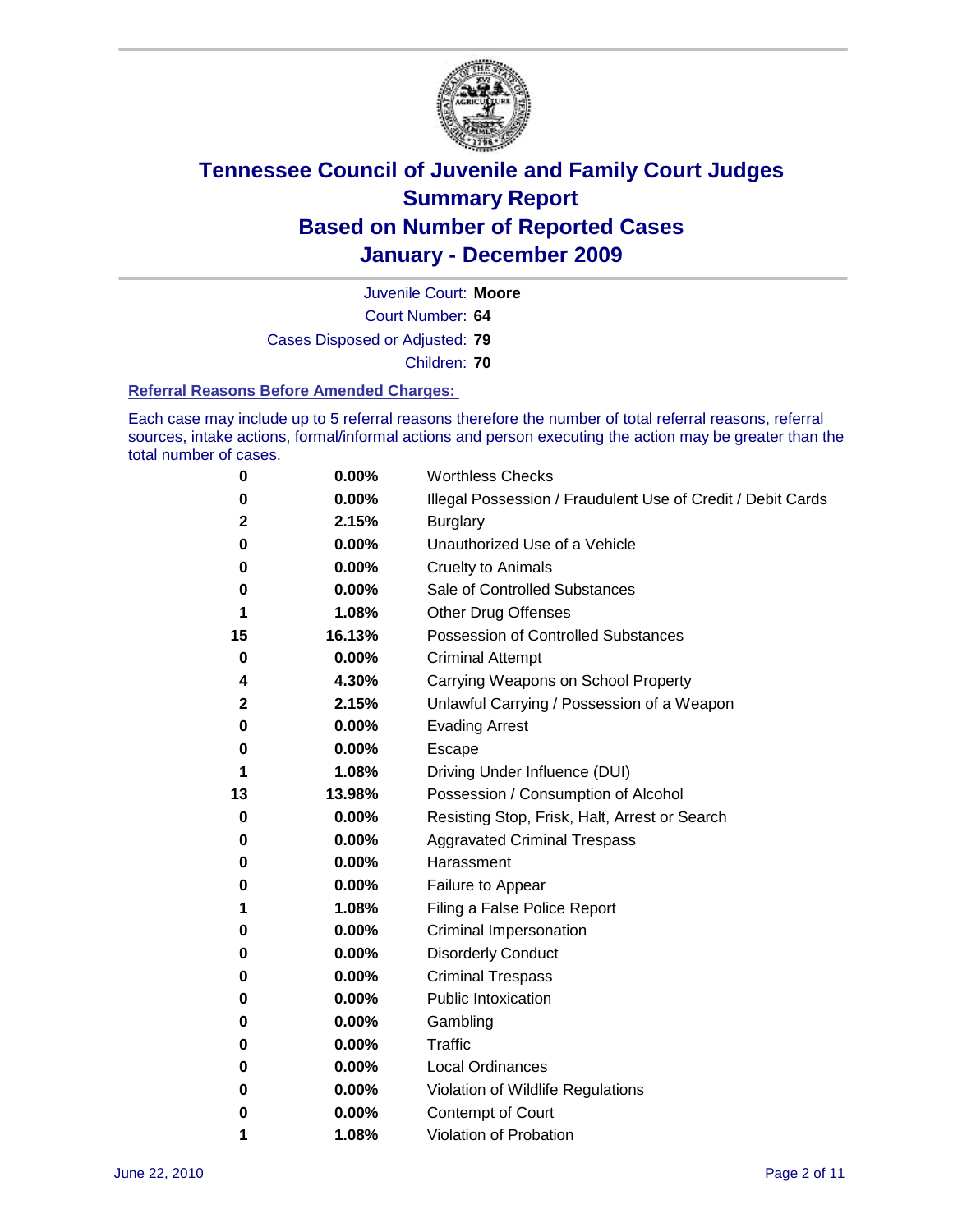

Court Number: **64** Juvenile Court: **Moore** Cases Disposed or Adjusted: **79** Children: **70**

#### **Referral Reasons Before Amended Charges:**

Each case may include up to 5 referral reasons therefore the number of total referral reasons, referral sources, intake actions, formal/informal actions and person executing the action may be greater than the total number of cases.

| 93       | 100.00%  | <b>Total Referrals</b>                 |
|----------|----------|----------------------------------------|
| 0        | $0.00\%$ | Other                                  |
| 0        | 0.00%    | <b>Consent to Marry</b>                |
| 0        | $0.00\%$ | <b>Request for Medical Treatment</b>   |
| 0        | $0.00\%$ | <b>Child Support</b>                   |
| 0        | 0.00%    | Paternity / Legitimation               |
| 0        | $0.00\%$ | Visitation                             |
| 12       | 12.90%   | Custody                                |
| 0        | 0.00%    | <b>Foster Care Review</b>              |
| 0        | 0.00%    | <b>Administrative Review</b>           |
| 0        | 0.00%    | <b>Judicial Review</b>                 |
| 0        | 0.00%    | Violation of Informal Adjustment       |
| 0        | 0.00%    | <b>Violation of Pretrial Diversion</b> |
| 0        | 0.00%    | Termination of Parental Rights         |
| 1        | 1.08%    | Dependency / Neglect                   |
| $\bf{0}$ | 0.00%    | <b>Physically Abused Child</b>         |
| 0        | 0.00%    | <b>Sexually Abused Child</b>           |
| 0        | 0.00%    | Violation of Curfew                    |
| 0        | 0.00%    | Violation of a Valid Court Order       |
| 9        | 9.68%    | Possession of Tobacco Products         |
| 0        | 0.00%    | Out-of-State Runaway                   |
| $\bf{0}$ | 0.00%    | In-State Runaway                       |
| 1        | 1.08%    | Truancy                                |
| 10       | 10.75%   | Unruly Behavior                        |
| 0        | 0.00%    | <b>Violation of Aftercare</b>          |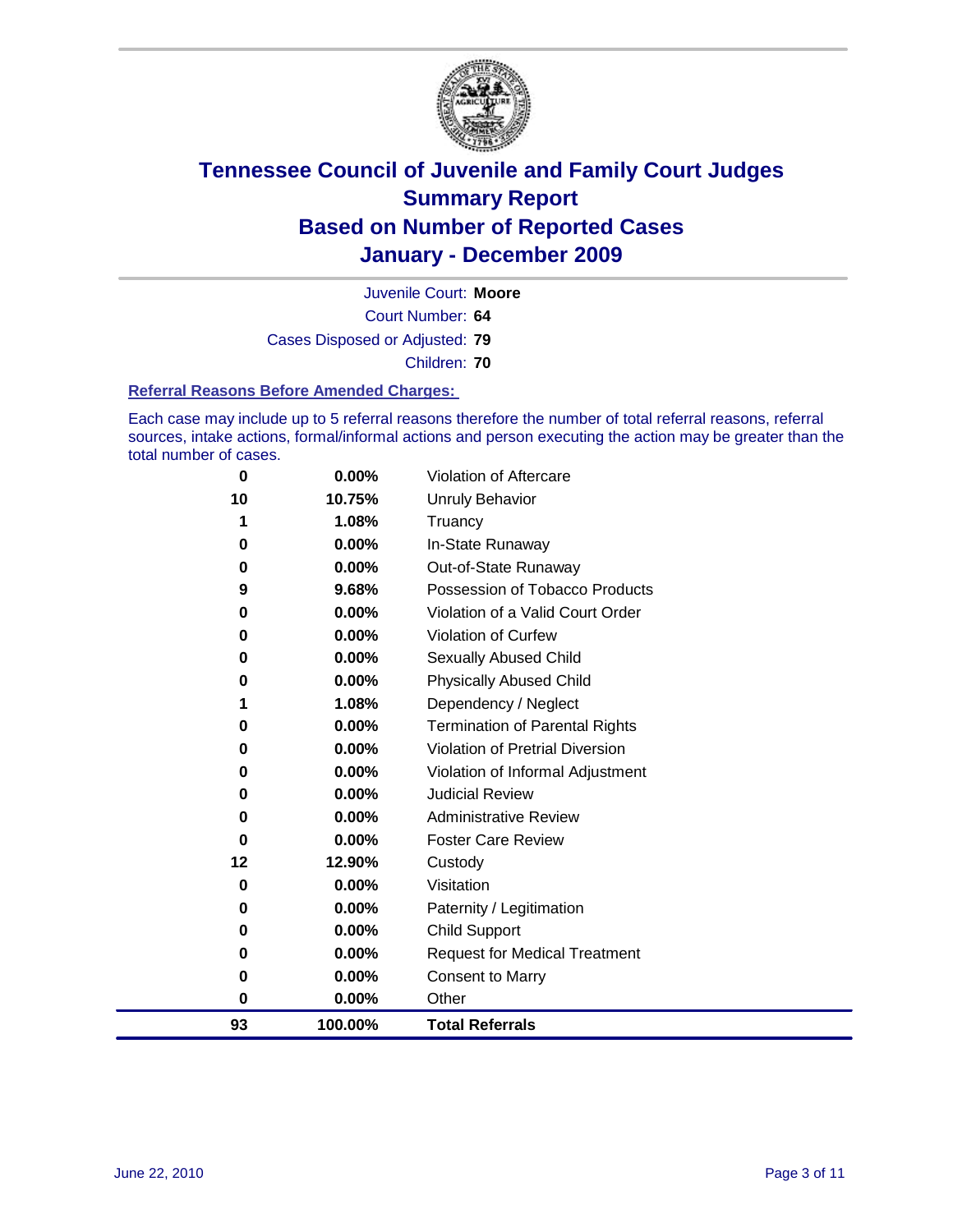

|                            | Juvenile Court: Moore          |                                   |  |  |  |
|----------------------------|--------------------------------|-----------------------------------|--|--|--|
|                            |                                | Court Number: 64                  |  |  |  |
|                            | Cases Disposed or Adjusted: 79 |                                   |  |  |  |
|                            |                                | Children: 70                      |  |  |  |
| <b>Referral Sources: 1</b> |                                |                                   |  |  |  |
| 76                         | 81.72%                         | Law Enforcement                   |  |  |  |
| $\mathbf{2}$               | 2.15%                          | Parents                           |  |  |  |
| $\overline{7}$             | 7.53%                          | <b>Relatives</b>                  |  |  |  |
| 1                          | 1.08%                          | Self                              |  |  |  |
| 1                          | 1.08%                          | School                            |  |  |  |
| 0                          | $0.00\%$                       | <b>CSA</b>                        |  |  |  |
| 1                          | 1.08%                          | <b>DCS</b>                        |  |  |  |
| 0                          | $0.00\%$                       | <b>Other State Department</b>     |  |  |  |
| 0                          | $0.00\%$                       | <b>District Attorney's Office</b> |  |  |  |
| 0                          | $0.00\%$                       | <b>Court Staff</b>                |  |  |  |
| 0                          | $0.00\%$                       | Social Agency                     |  |  |  |
| $\mathbf{2}$               | 2.15%                          | <b>Other Court</b>                |  |  |  |
| 0                          | $0.00\%$                       | Victim                            |  |  |  |
| 3                          | 3.23%                          | Child & Parent                    |  |  |  |
| 0                          | 0.00%                          | Hospital                          |  |  |  |
| 0                          | $0.00\%$                       | Unknown                           |  |  |  |
| 0                          | 0.00%                          | Other                             |  |  |  |
| 93                         | 100.00%                        | <b>Total Referral Sources</b>     |  |  |  |

### **Age of Child at Referral: 2**

| 70 | 100.00%  | <b>Total Child Count</b> |
|----|----------|--------------------------|
| 0  | $0.00\%$ | <b>Unknown</b>           |
| 1  | 1.43%    | Ages 19 and Over         |
| 21 | 30.00%   | Ages 17 through 18       |
| 18 | 25.71%   | Ages 15 through 16       |
| 19 | 27.14%   | Ages 13 through 14       |
| 3  | 4.29%    | Ages 11 through 12       |
| 8  | 11.43%   | Ages 10 and Under        |
|    |          |                          |

<sup>1</sup> If different than number of Referral Reasons (93), verify accuracy of your court's data.

<sup>2</sup> One child could be counted in multiple categories, verify accuracy of your court's data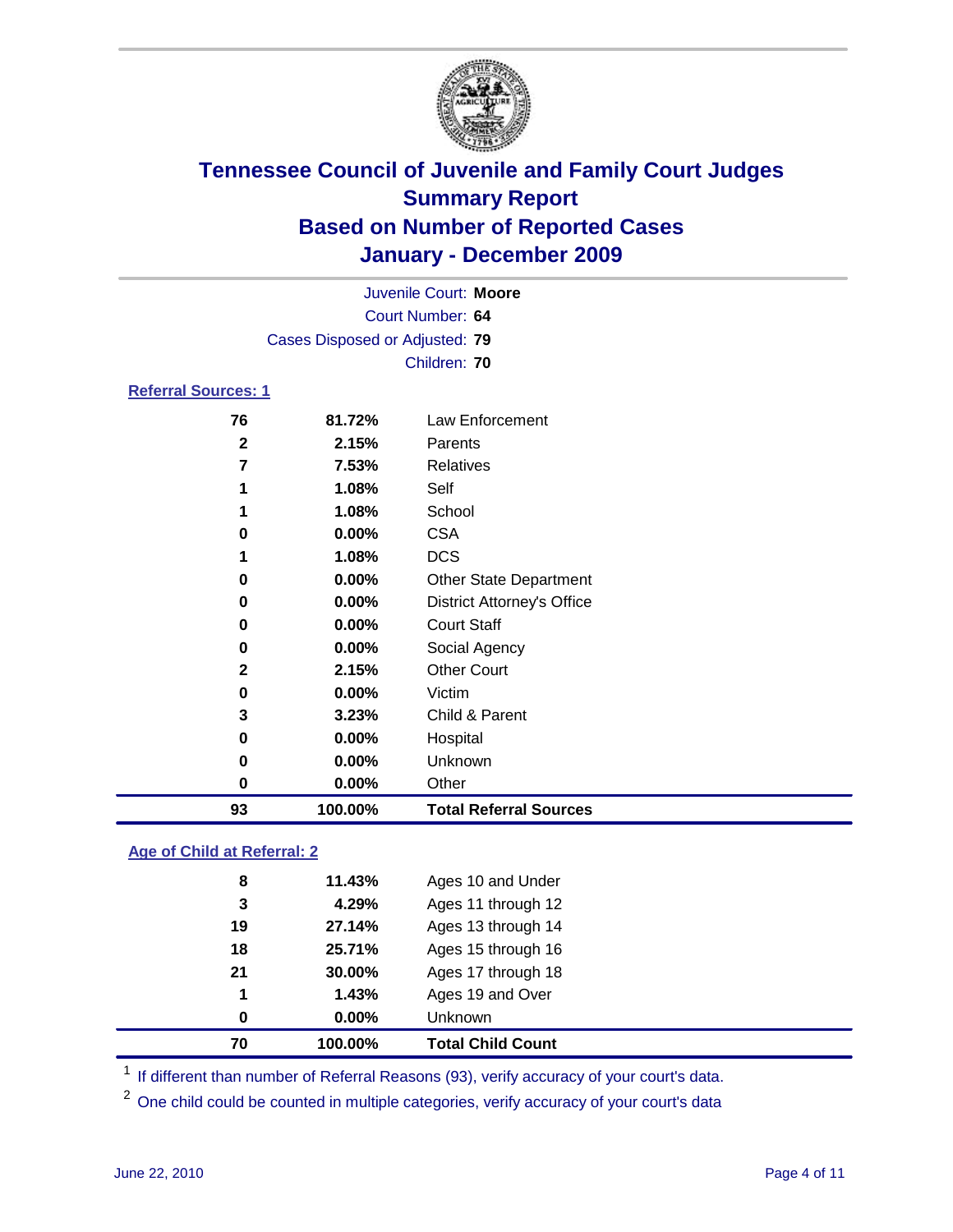

| Juvenile Court: Moore                   |                                |                          |  |  |  |
|-----------------------------------------|--------------------------------|--------------------------|--|--|--|
|                                         | Court Number: 64               |                          |  |  |  |
|                                         | Cases Disposed or Adjusted: 79 |                          |  |  |  |
|                                         |                                | Children: 70             |  |  |  |
| Sex of Child: 1                         |                                |                          |  |  |  |
| 46                                      | 65.71%                         | Male                     |  |  |  |
| 24                                      | 34.29%                         | Female                   |  |  |  |
| $\mathbf 0$                             | 0.00%                          | Unknown                  |  |  |  |
| 70                                      | 100.00%                        | <b>Total Child Count</b> |  |  |  |
| Race of Child: 1                        |                                |                          |  |  |  |
| 64                                      | 91.43%                         | White                    |  |  |  |
| $\mathbf 2$                             | 2.86%                          | African American         |  |  |  |
| $\mathbf 0$                             | 0.00%                          | Native American          |  |  |  |
| 0                                       | 0.00%                          | Asian                    |  |  |  |
| 4                                       | 5.71%                          | Mixed                    |  |  |  |
| $\mathbf 0$                             | 0.00%                          | Unknown                  |  |  |  |
| 70                                      | 100.00%                        | <b>Total Child Count</b> |  |  |  |
| <b>Hispanic Origin: 1</b>               |                                |                          |  |  |  |
| 1                                       | 1.43%                          | Yes                      |  |  |  |
| 69                                      | 98.57%                         | <b>No</b>                |  |  |  |
| $\mathbf 0$                             | 0.00%                          | Unknown                  |  |  |  |
| 70                                      | 100.00%                        | <b>Total Child Count</b> |  |  |  |
| <b>School Enrollment of Children: 1</b> |                                |                          |  |  |  |
| 64                                      | 91.43%                         | Yes                      |  |  |  |
| 5                                       | 7.14%                          | <b>No</b>                |  |  |  |
| 1                                       | 1.43%                          | Unknown                  |  |  |  |
| 70                                      | 100.00%                        | <b>Total Child Count</b> |  |  |  |

One child could be counted in multiple categories, verify accuracy of your court's data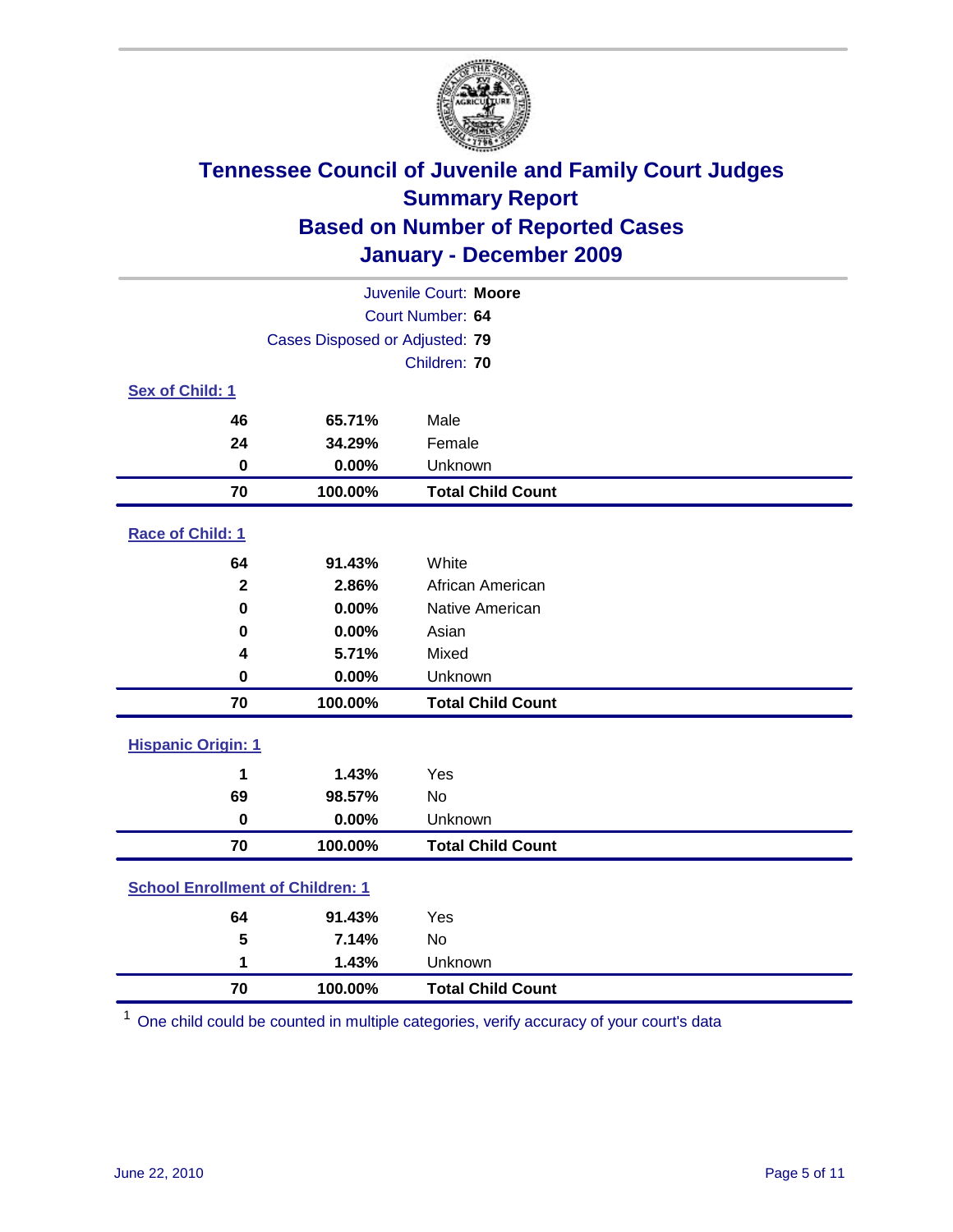

Court Number: **64** Juvenile Court: **Moore** Cases Disposed or Adjusted: **79** Children: **70 Living Arrangement of Child at Time of Referral: 1 15.71%** With Both Biological Parents **4.29%** With Father and Stepmother **12.86%** With Mother and Stepfather **28.57%** With Mother **14.29%** With Father **21.43%** With Relatives

|   | 2.86%    | With Adoptive Parents   |
|---|----------|-------------------------|
| 0 | $0.00\%$ | With Foster Family      |
| O | $0.00\%$ | In a Group Home         |
| O | $0.00\%$ | In a Residential Center |
| O | $0.00\%$ | In an Institution       |

### **0.00%** Independent **0.00%** Unknown **0.00%** Other **100.00% Total Child Count**

### **Type of Detention: 2**

| 79 | 100.00%  | <b>Total Detention Count</b> |  |
|----|----------|------------------------------|--|
| 0  | $0.00\%$ | Other                        |  |
| 65 | 82.28%   | Does Not Apply               |  |
| 0  | $0.00\%$ | <b>Unknown</b>               |  |
| 0  | $0.00\%$ | Psychiatric Hospital         |  |
| 0  | 0.00%    | Jail - No Separation         |  |
| 0  | $0.00\%$ | Jail - Partial Separation    |  |
| 0  | $0.00\%$ | Jail - Complete Separation   |  |
| 14 | 17.72%   | Juvenile Detention Facility  |  |
| 0  | $0.00\%$ | Non-Secure Placement         |  |
|    |          |                              |  |

<sup>1</sup> One child could be counted in multiple categories, verify accuracy of your court's data

<sup>2</sup> If different than number of Cases (79) verify accuracy of your court's data.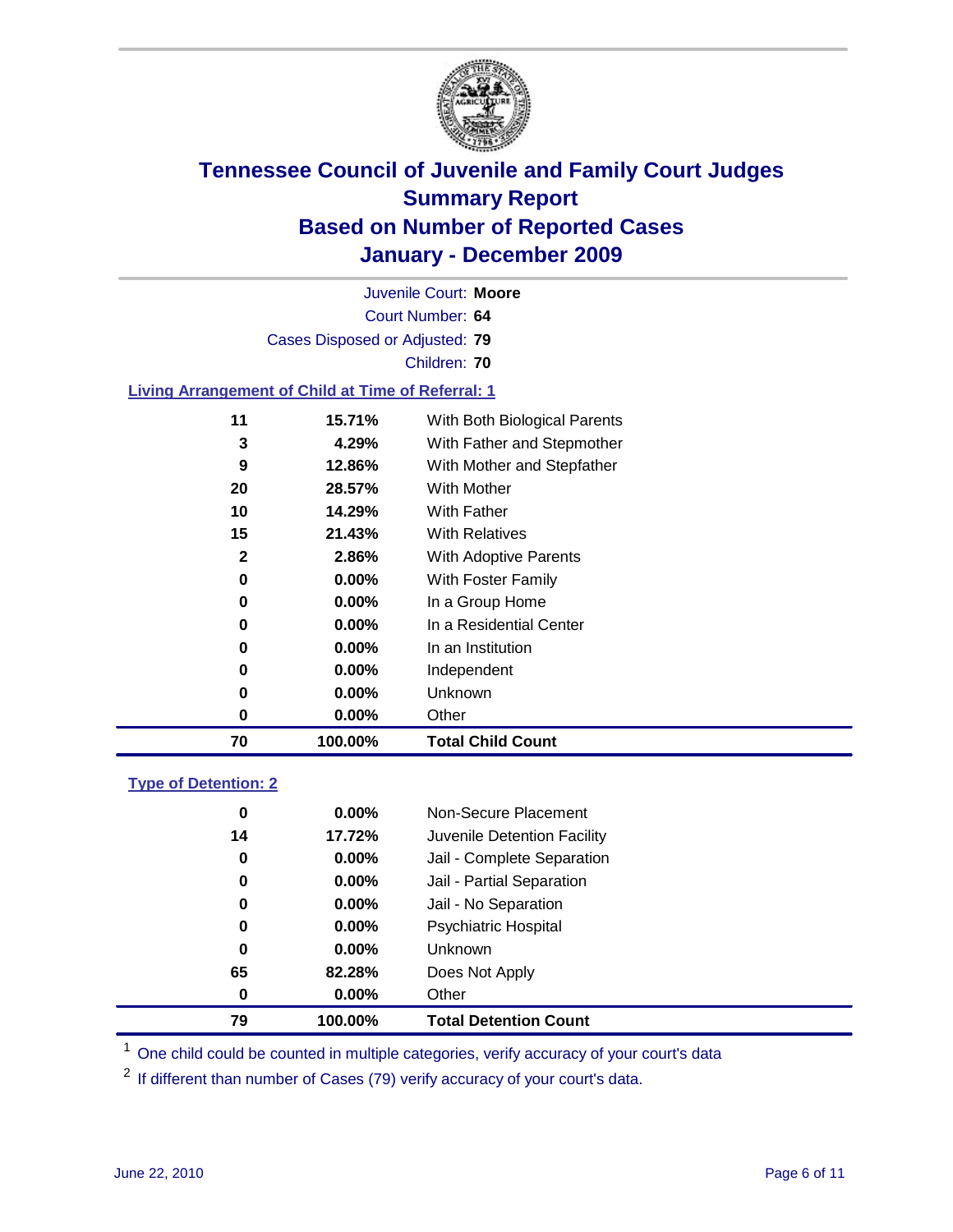

|                                                    | Juvenile Court: Moore          |                                                  |  |  |  |
|----------------------------------------------------|--------------------------------|--------------------------------------------------|--|--|--|
|                                                    | Court Number: 64               |                                                  |  |  |  |
|                                                    | Cases Disposed or Adjusted: 79 |                                                  |  |  |  |
|                                                    |                                | Children: 70                                     |  |  |  |
| <b>Placement After Secure Detention Hearing: 1</b> |                                |                                                  |  |  |  |
| 4                                                  | 5.06%                          | Returned to Prior Living Arrangement             |  |  |  |
| 7                                                  | 8.86%                          | Juvenile Detention Facility                      |  |  |  |
| 0                                                  | 0.00%                          | Jail                                             |  |  |  |
| 0                                                  | 0.00%                          | Shelter / Group Home                             |  |  |  |
| 0                                                  | 0.00%                          | <b>Foster Family Home</b>                        |  |  |  |
| 1                                                  | 1.27%                          | Psychiatric Hospital                             |  |  |  |
| 0                                                  | $0.00\%$                       | Unknown                                          |  |  |  |
| 67                                                 | 84.81%                         | Does Not Apply                                   |  |  |  |
| $\bf{0}$                                           | 0.00%                          | Other                                            |  |  |  |
| 79                                                 | 100.00%                        | <b>Total Placement Count</b>                     |  |  |  |
| <b>Intake Actions: 2</b>                           |                                |                                                  |  |  |  |
|                                                    |                                |                                                  |  |  |  |
| 92                                                 | 98.92%                         | <b>Petition Filed</b>                            |  |  |  |
| $\bf{0}$                                           | 0.00%<br>0.00%                 | <b>Motion Filed</b><br><b>Citation Processed</b> |  |  |  |
| 0                                                  |                                |                                                  |  |  |  |
| 1                                                  | 1.08%<br>0.00%                 | Notification of Paternity Processed              |  |  |  |
| $\mathbf 0$                                        |                                | Scheduling of Judicial Review                    |  |  |  |
| 0                                                  | 0.00%                          | Scheduling of Administrative Review              |  |  |  |
| 0                                                  | 0.00%                          | Scheduling of Foster Care Review                 |  |  |  |
| 0                                                  | 0.00%                          | Unknown                                          |  |  |  |
| 0                                                  | 0.00%                          | Does Not Apply                                   |  |  |  |
| 0                                                  | 0.00%                          | Other                                            |  |  |  |
| 93                                                 | 100.00%                        | <b>Total Intake Count</b>                        |  |  |  |

<sup>1</sup> If different than number of Cases (79) verify accuracy of your court's data.

<sup>2</sup> If different than number of Referral Reasons (93), verify accuracy of your court's data.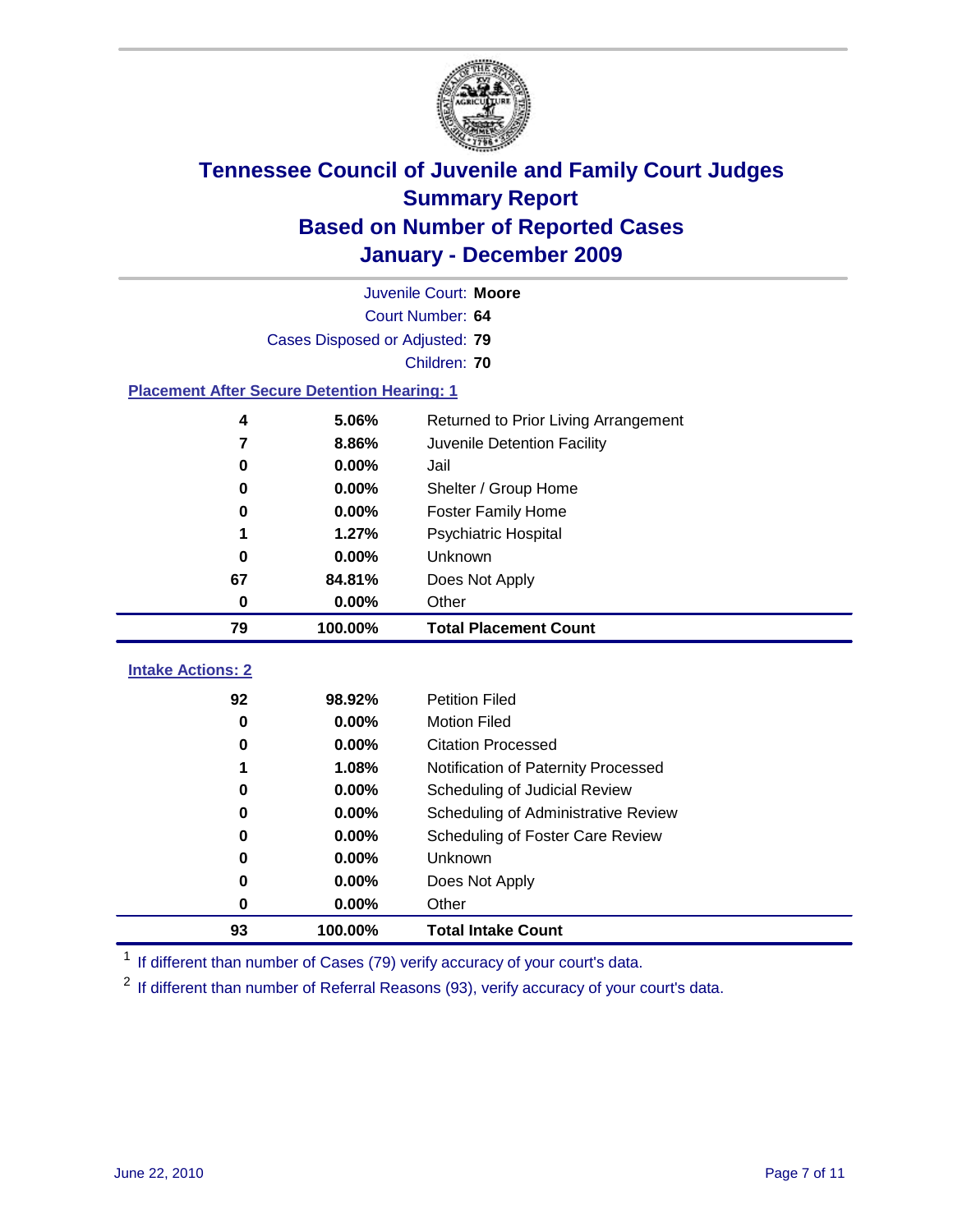

Court Number: **64** Juvenile Court: **Moore** Cases Disposed or Adjusted: **79** Children: **70**

### **Last Grade Completed by Child: 1**

| $\mathbf{2}$ | 2.86%   | Too Young for School         |
|--------------|---------|------------------------------|
| 1            | 1.43%   | Preschool                    |
| 3            | 4.29%   | Kindergarten                 |
| 0            | 0.00%   | 1st Grade                    |
| 0            | 0.00%   | 2nd Grade                    |
| 1            | 1.43%   | 3rd Grade                    |
| 0            | 0.00%   | 4th Grade                    |
| 0            | 0.00%   | 5th Grade                    |
| $\mathbf{2}$ | 2.86%   | 6th Grade                    |
| $\mathbf{2}$ | 2.86%   | 7th Grade                    |
| 1            | 1.43%   | 8th Grade                    |
|              | 1.43%   | 9th Grade                    |
|              | 1.43%   | 10th Grade                   |
|              | 1.43%   | 11th Grade                   |
| 0            | 0.00%   | 12th Grade                   |
| 0            | 0.00%   | Non-Graded Special Ed        |
| 0            | 0.00%   | <b>GED</b>                   |
| 0            | 0.00%   | Graduated                    |
| $\mathbf{2}$ | 2.86%   | <b>Never Attended School</b> |
| 53           | 75.71%  | Unknown                      |
| $\bf{0}$     | 0.00%   | Other                        |
| 70           | 100.00% | <b>Total Child Count</b>     |

### **Enrolled in Special Education: 1**

| 70 | 100.00% | <b>Total Child Count</b> |  |
|----|---------|--------------------------|--|
| 54 | 77.14%  | Unknown                  |  |
| 15 | 21.43%  | No                       |  |
|    | 1.43%   | Yes                      |  |
|    |         |                          |  |

One child could be counted in multiple categories, verify accuracy of your court's data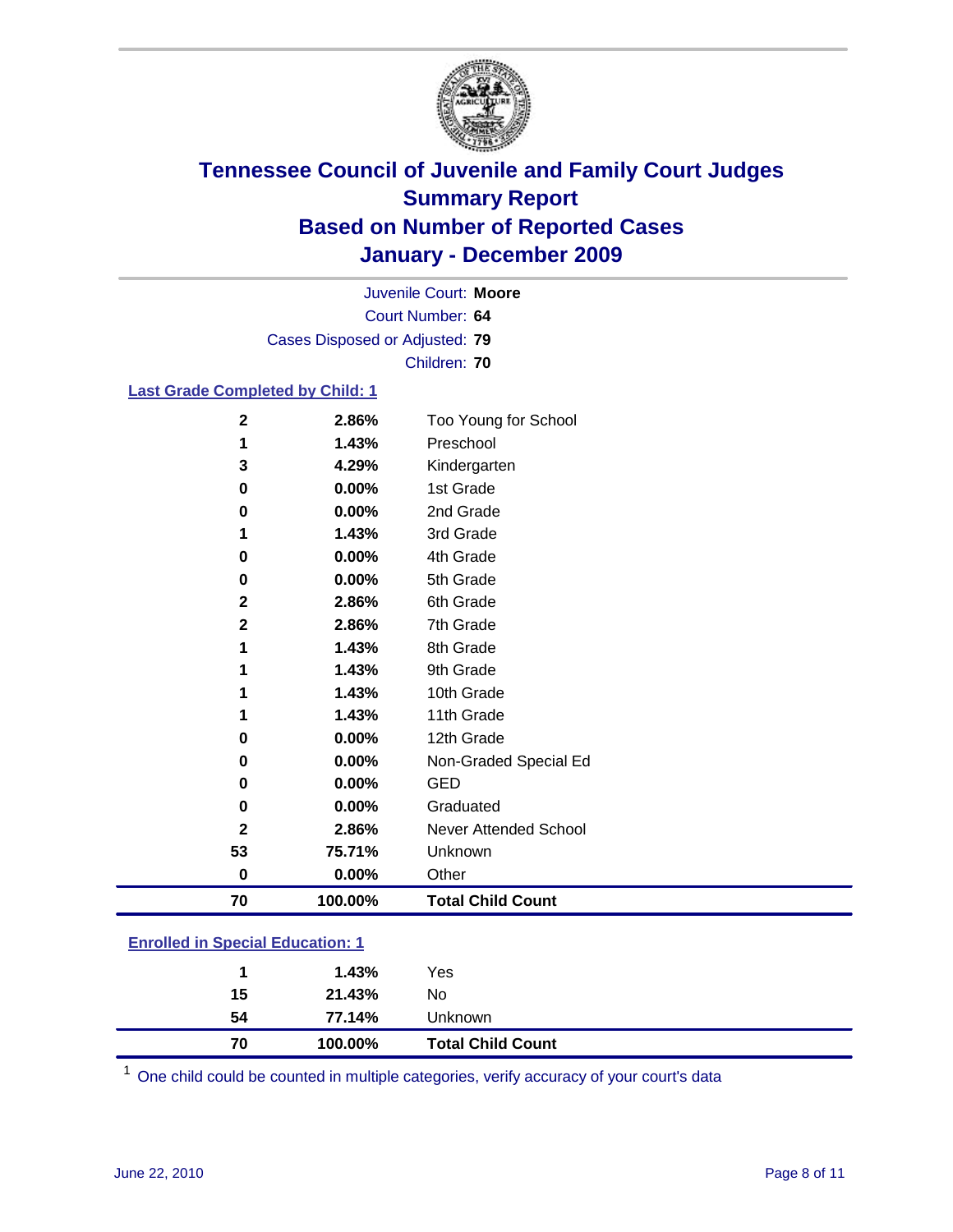

| Juvenile Court: Moore        |                                |                           |  |  |
|------------------------------|--------------------------------|---------------------------|--|--|
|                              | Court Number: 64               |                           |  |  |
|                              | Cases Disposed or Adjusted: 79 |                           |  |  |
|                              |                                | Children: 70              |  |  |
| <b>Action Executed By: 1</b> |                                |                           |  |  |
| 93                           | 100.00%                        | Judge                     |  |  |
| 0                            | $0.00\%$                       | Referee                   |  |  |
| 0                            | $0.00\%$                       | <b>YSO</b>                |  |  |
| 0                            | $0.00\%$                       | Other                     |  |  |
| 0                            | $0.00\%$                       | Unknown                   |  |  |
| 93                           | 100.00%                        | <b>Total Action Count</b> |  |  |

### **Formal / Informal Actions: 1**

| 5  | 5.38%    | Dismissed                                        |
|----|----------|--------------------------------------------------|
| 0  | $0.00\%$ | Retired / Nolle Prosequi                         |
| 24 | 25.81%   | <b>Complaint Substantiated Delinquent</b>        |
| 0  | $0.00\%$ | <b>Complaint Substantiated Status Offender</b>   |
| 13 | 13.98%   | <b>Complaint Substantiated Dependent/Neglect</b> |
| 0  | $0.00\%$ | <b>Complaint Substantiated Abused</b>            |
| 0  | $0.00\%$ | <b>Complaint Substantiated Mentally III</b>      |
| 0  | $0.00\%$ | Informal Adjustment                              |
| 0  | $0.00\%$ | <b>Pretrial Diversion</b>                        |
| 1  | 1.08%    | <b>Transfer to Adult Court Hearing</b>           |
|    | 1.08%    | Charges Cleared by Transfer to Adult Court       |
| 0  | $0.00\%$ | Special Proceeding                               |
| 0  | $0.00\%$ | <b>Review Concluded</b>                          |
| 49 | 52.69%   | Case Held Open                                   |
| 0  | $0.00\%$ | Other                                            |
| 0  | $0.00\%$ | Unknown                                          |
| 93 | 100.00%  | <b>Total Action Count</b>                        |

<sup>1</sup> If different than number of Referral Reasons (93), verify accuracy of your court's data.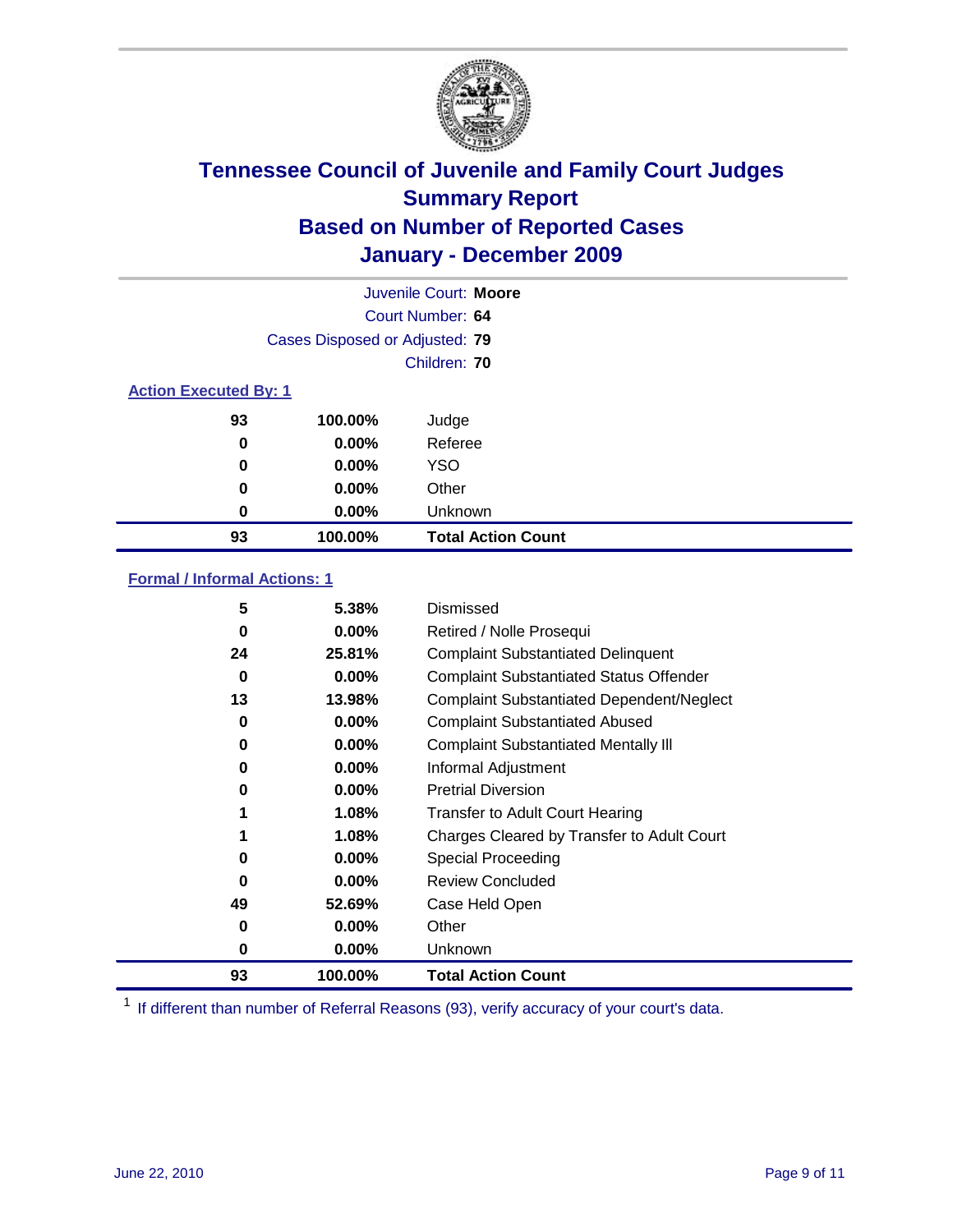

|                       |                                | Juvenile Court: Moore                                 |
|-----------------------|--------------------------------|-------------------------------------------------------|
|                       |                                | Court Number: 64                                      |
|                       | Cases Disposed or Adjusted: 79 |                                                       |
|                       |                                | Children: 70                                          |
| <b>Case Outcomes:</b> |                                | There can be multiple outcomes for one child or case. |
| 9                     | 8.82%                          | <b>Case Dismissed</b>                                 |
| 0                     | 0.00%                          | Case Retired or Nolle Prosequi                        |
| 0                     | 0.00%                          | Warned / Counseled                                    |
| 39                    | 38.24%                         | Held Open For Review                                  |
| 0                     | 0.00%                          | Supervision / Probation to Juvenile Court             |
| 0                     | 0.00%                          | <b>Probation to Parents</b>                           |
| 1                     | 0.98%                          | Referral to Another Entity for Supervision / Service  |
| 1                     | 0.98%                          | Referred for Mental Health Counseling                 |
| 5                     | 4.90%                          | Referred for Alcohol and Drug Counseling              |
| 0                     | 0.00%                          | <b>Referred to Alternative School</b>                 |
| 0                     | 0.00%                          | Referred to Private Child Agency                      |
| 0                     | 0.00%                          | Referred to Defensive Driving School                  |
| 0                     | 0.00%                          | Referred to Alcohol Safety School                     |
| 0                     | 0.00%                          | Referred to Juvenile Court Education-Based Program    |
| 0                     | 0.00%                          | Driver's License Held Informally                      |
| 1                     | 0.98%                          | <b>Voluntary Placement with DMHMR</b>                 |
| 0                     | 0.00%                          | <b>Private Mental Health Placement</b>                |
| 0                     | 0.00%                          | <b>Private MR Placement</b>                           |
| 0                     | 0.00%                          | Placement with City/County Agency/Facility            |
| 0                     | 0.00%                          | Placement with Relative / Other Individual            |
| 0                     | 0.00%                          | Fine                                                  |
| 13                    | 12.75%                         | <b>Public Service</b>                                 |
| 2                     | 1.96%                          | Restitution                                           |
| 0                     | 0.00%                          | <b>Runaway Returned</b>                               |
| 1                     | 0.98%                          | No Contact Order                                      |
| 0                     | 0.00%                          | Injunction Other than No Contact Order                |
| 0                     | 0.00%                          | <b>House Arrest</b>                                   |
| 0                     | 0.00%                          | <b>Court Defined Curfew</b>                           |
| 0                     | 0.00%                          | Dismissed from Informal Adjustment                    |
| 0                     | 0.00%                          | <b>Dismissed from Pretrial Diversion</b>              |
| 0                     | 0.00%                          | Released from Probation                               |
|                       | 0.98%                          | <b>Transferred to Adult Court</b>                     |
| 0                     | $0.00\%$                       | <b>DMHMR Involuntary Commitment</b>                   |